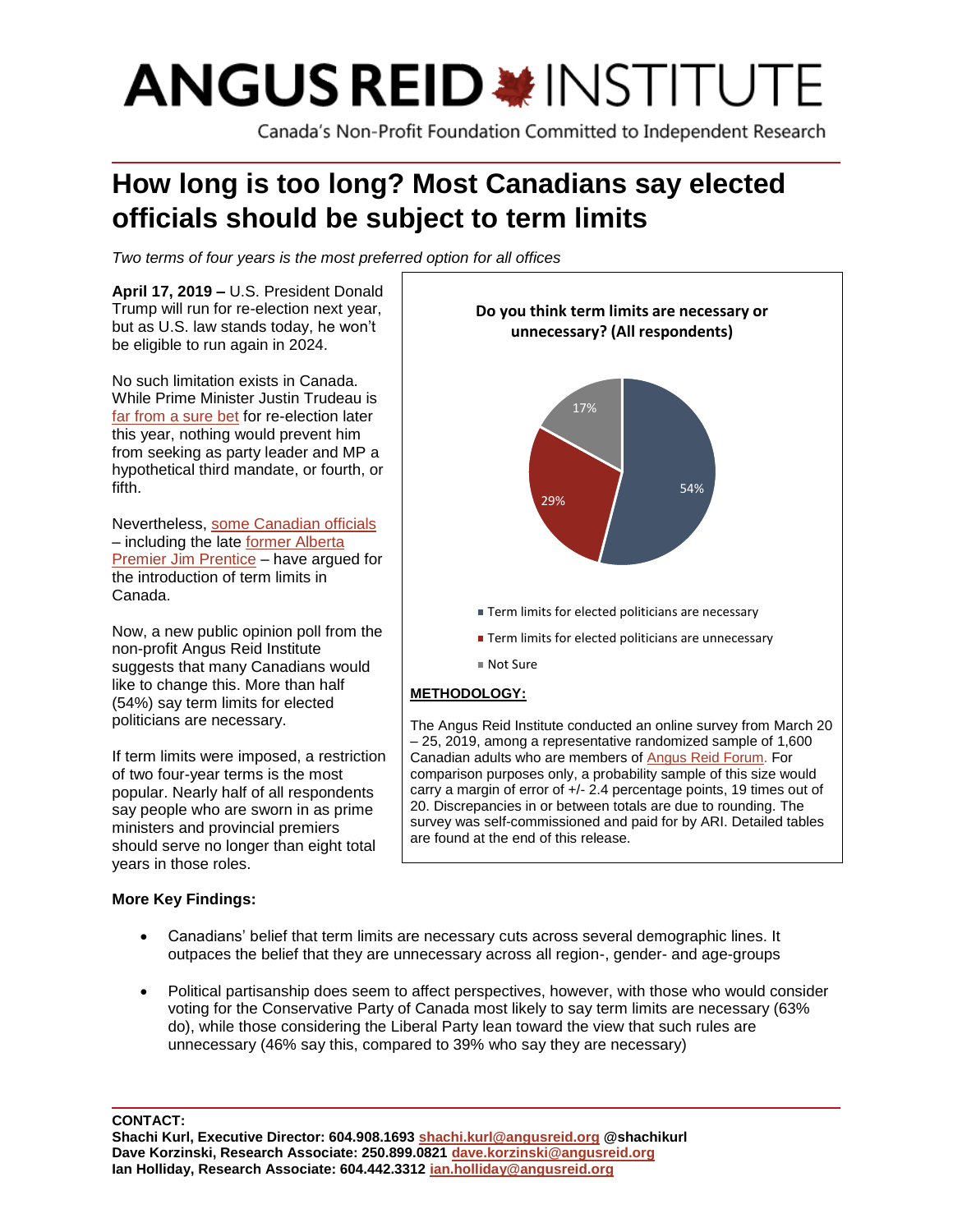

• If Canada were to ever adopt term limits, the public wouldn't necessarily want them to be permanent. More than half (54%) say a politician who has reached his or her term limit should be able to run again for the same term-limited position after taking some time off

#### *About ARI*

*The Angus Reid Institute (ARI) was founded in October 2014 by pollster and sociologist, Dr. Angus Reid. ARI is a national, not-for-profit, non-partisan public opinion research foundation established to advance education by commissioning, conducting and disseminating to the public accessible and impartial statistical data, research and policy analysis on economics, political science, philanthropy, public administration, domestic and international affairs and other socio-economic issues of importance to Canada and its world.*

#### **INDEX:**

- **Most say term limits are necessary**
- **Preferred limit is two terms**
- **Should a popular politician be able to run again after a term off?**

#### **Most say term limits are necessary**

[Numerous arguments have been made](https://www.macleans.ca/politics/term-limits-is-too-much-time-in-office-bad-for-a-politician/) in favour and against term limits in Canada's parliamentary system. This survey presented the following summaries of the opposing sides in this debate:

*Some people say term limits for elected politicians are not necessary. They argue that having no term limits allows elected politicians to spend more time learning about their job, which creates better longterm connections between with them and their constituents.* 

*Other people say term limits are necessary. They argue term limits prevent politicians from building up too much power and financial support that new challengers do not have. They say that turnover is good for democracy because new voices can bring new ideas.*

Asked to pick a side in this argument, Canadians mostly side with supporters of term limits: 54 per cent say such rules are necessary, while 29 per cent say they are unnecessary (the remaining 17% are uncertain). This preference can be seen across every region of the country: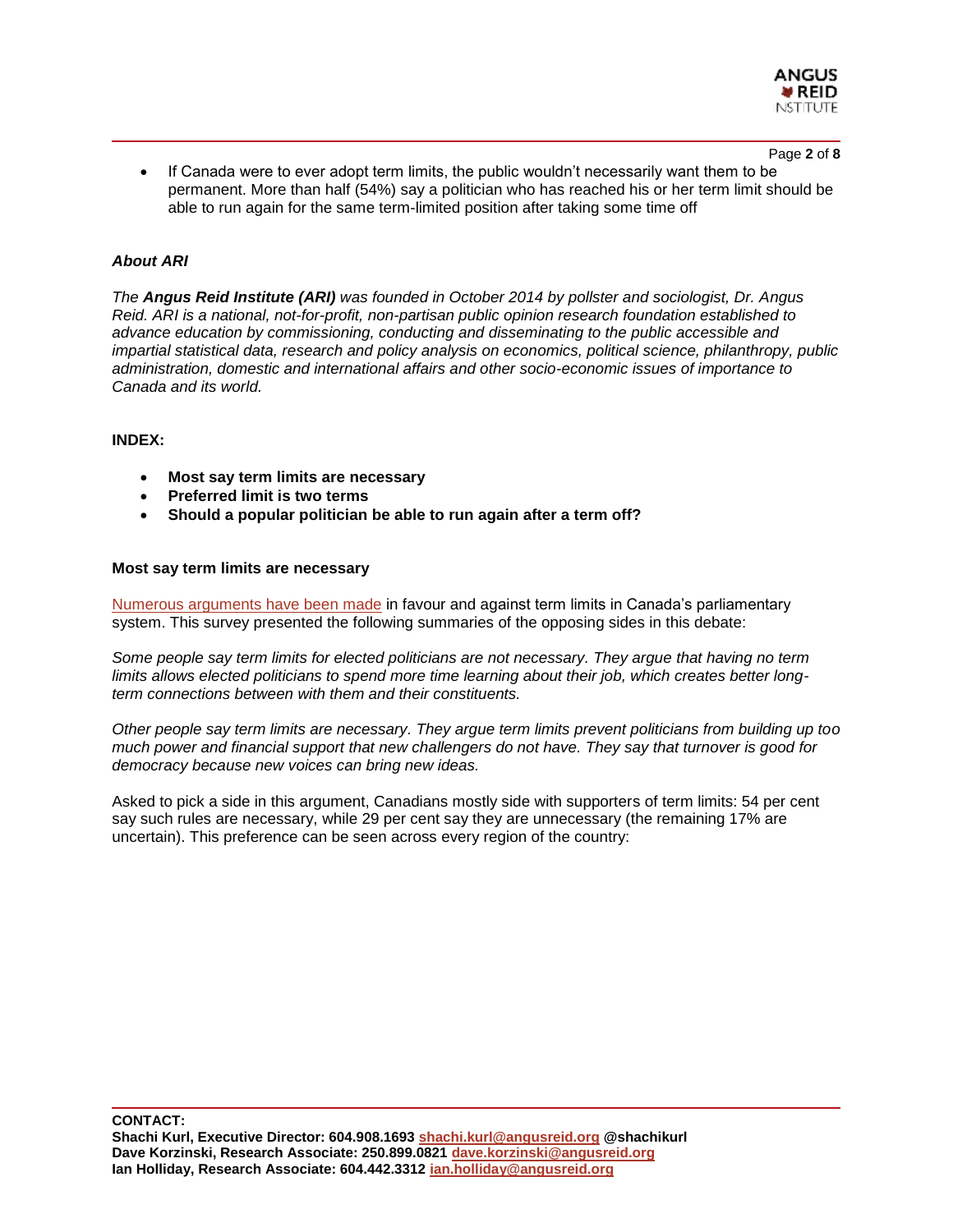

Page **3** of **8**



#### **Do you think term limits are necessary or unnecessary? (All respondents)**

The desire for term limits also transcends age and gender lines, though it's notable that younger men are only slightly more likely to say term limits are necessary than unnecessary, while older men feel this way by a much wider margin:



#### **Do you think term limits are necessary or unnecessary? (All respondents)**

Those with university degrees are more divided on this question – though they still lean toward term limits being worthwhile. Those with lower levels of formal education lean more strongly toward the view that term limits are necessary.

**CONTACT:**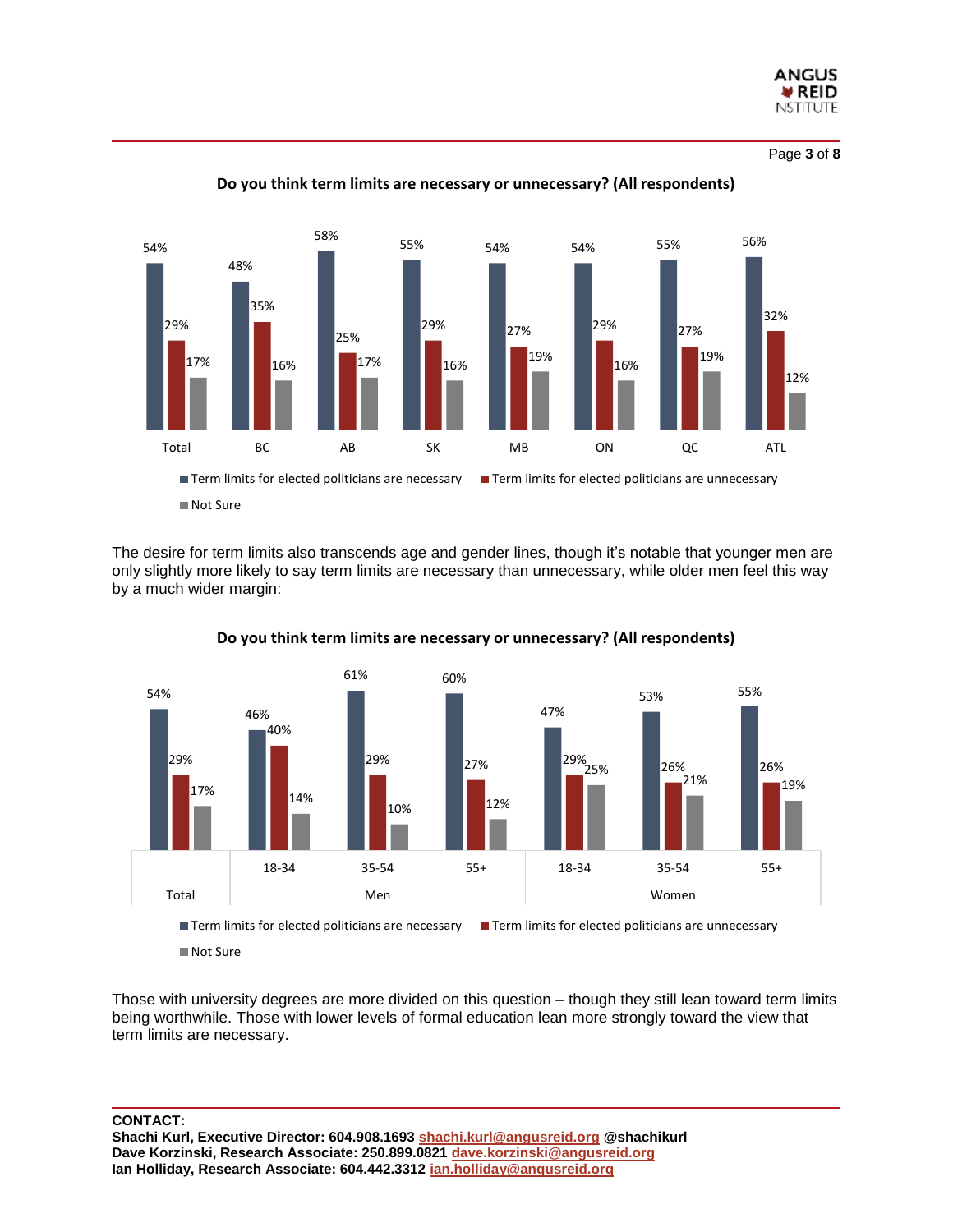

#### Page **4** of **8**

Political partisanship appears to be more heavily correlated with views on this question than demographic factors. Those open to voting for Justin Trudeau's Liberal Party in the next election are more likely to say term limits are unnecessary (46%) than necessary (39%). Potential supporters of the opposition Conservative and New Democratic parties lean in the opposition direction, with those in the Conservative sphere doing so more strongly (\*for a detailed explanation of political spheres, see notes on methodology at the end of this release).



#### **Do you think term limits are necessary or unnecessary? (All respondents)**

#### **Preferred limit is two terms**

Term limits may not be making their way to Canadian legislatures any time soon, but if they did, the clear preference among the Canadian public is for a two-term limit.

Nearly half of respondents (48%) say those sworn in as premiers should be limited to two terms, and a similar number (46%) say this should be the limit for those serving as prime ministers as well.

Canadians are more divided on the length of time to which they would limit the service of MPs and MLAs, though eight years is still the most popular choice: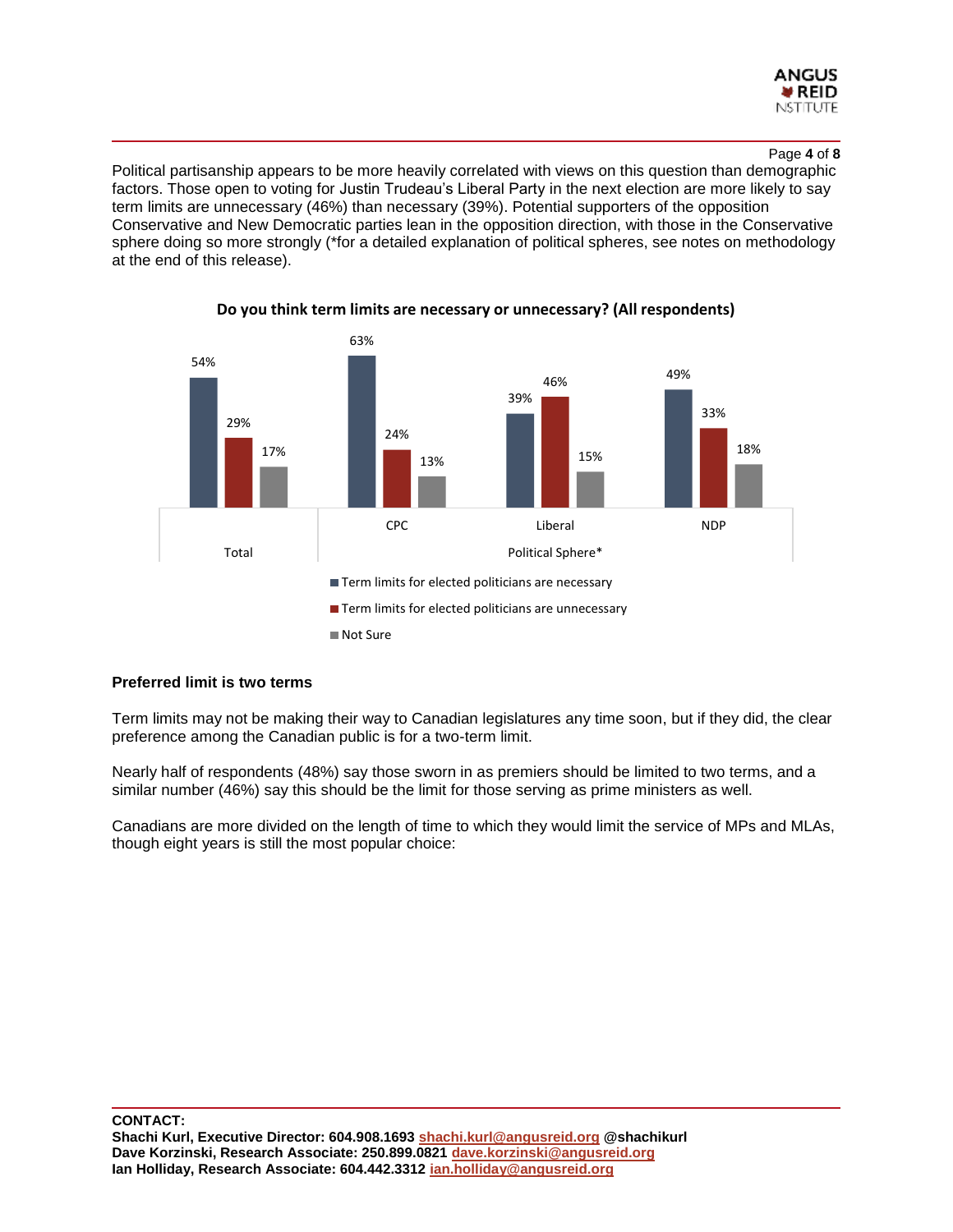



#### **Suppose term limits were going to be imposed on elected politicians. If this was the case, what do you think would be the maximum number of years for each of the following elected positions? (All respondents)**

This question generates an unusual pattern in responses by age and gender.

Specifically, women 35 and older are considerably more likely than any other age-gender cohort to say each office should be limited to just one term, while men under 35 are more likely than other groups to say each office should have a limit of 3 terms or longer [\(see comprehensive tables for greater detail\)](http://angusreid.org/wp-content/uploads/2019/04/2019.04.10-term-limits-Release-Tables.pdf).

#### **Should a popular politician be able to run again after a term off?**

Canadians' preference for term limits doesn't seem to translate into a lifetime ban from office for those who have already served the maximum amount of time.

Most (54%) believe that a politician who has already served a full term and left office because of term limits should be allowed to run for the same office again after taking some time off from the job.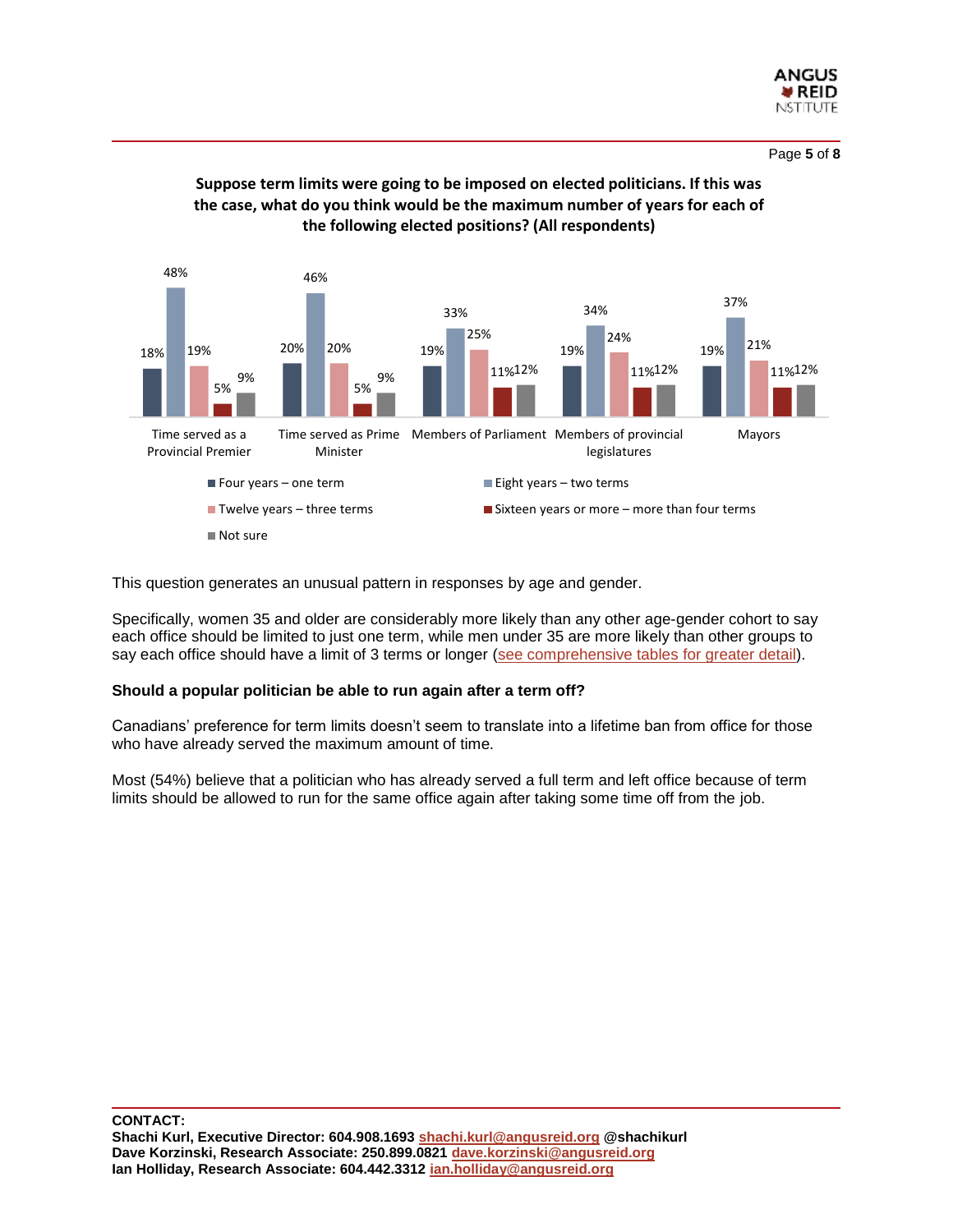

#### Page **6** of **8**

#### **Suppose an elected politician has reached their term limit and stepped down for a few years. Should such a person be allowed to run for that same elected position again in the future? Or should the first term limit prevent them from doing so? (all respondents)**



This finding is especially notable because it reflects support not only from those who think term limits are unnecessary, but also from those who think they *are necessary*.

Nearly half of those who feel term limits are necessary say politicians who have already reached those limits once should be able to come back in the future after a term off:



### **Suppose an elected politician has reached their term limit and stepped down for a few years. Should such a person be allowed to run for that same elected position again in the future? Or should the first term limit**

Not sure

**CONTACT: Shachi Kurl, Executive Director: 604.908.1693 [shachi.kurl@angusreid.org](mailto:shachi.kurl@angusreid.org) @shachikurl Dave Korzinski, Research Associate: 250.899.0821 [dave.korzinski@angusreid.org](mailto:dave.korzinski@angusreid.org) Ian Holliday, Research Associate: 604.442.3312 [ian.holliday@angusreid.org](mailto:ian.holliday@angusreid.org)**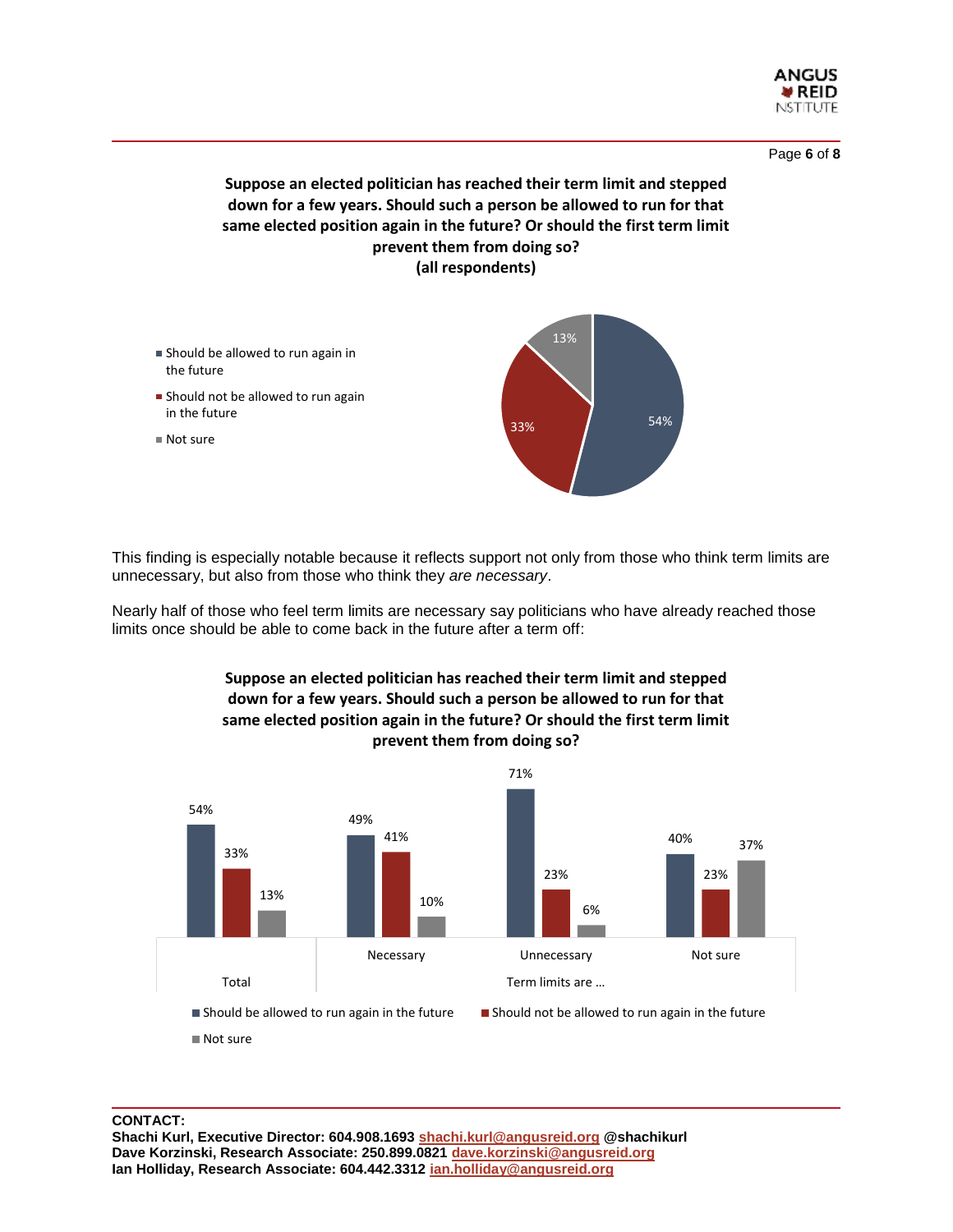

Page **7** of **8**

#### **Political Sphere Methodology**

Rather than rely on respondents' potentially faded memories regarding their vote in the 2015 federal election, ARI researchers constructed a measure of political partisanship based on willingness to vote for the main federal parties in a future election under their current leaders.

The question specifically asked respondents how likely they would be to vote for "The Liberal Party led by Justin Trudeau," "The Conservative Party led by Andrew Scheer," and "The New Democratic Party led by Jagmeet Singh" in a future election. The response options were "definitely support" the party and leader in question, "certainly consider" them, "maybe consider" them, and "definitely not even consider" them.

Respondents choosing either of the first two options (definitely support or certainly consider) are considered to be a party's "sphere." They represent potential supporters of that party, not necessarily decided voters.

It should be noted that the categories are not mutually exclusive. Respondents were asked to give an opinion on each of the main parties and had the option to say they would "certainly consider" each one.

Thus, many respondents may appear in the spheres of multiple parties.

| Do you think term limits are necessary or unnecessary? |                 |                         |                  |                     |
|--------------------------------------------------------|-----------------|-------------------------|------------------|---------------------|
| (weighted sample sizes)                                | Total<br>(1600) | <b>Political sphere</b> |                  |                     |
|                                                        |                 | <b>CPC</b><br>(643)     | Liberal<br>(479) | <b>NDP</b><br>(406) |
| Term limits for elected politicians<br>are necessary   | 54%             | 63%                     | 39%              | 49%                 |
| Term limits for elected politicians<br>are unnecessary | 29%             | 24%                     | 46%              | 33%                 |
| <b>Not Sure</b>                                        | 17%             | 13%                     | 15%              | 18%                 |

#### *Summary tables follow. For detailed results by age, gender, region, education, and other demographics, [click here.](http://angusreid.org/wp-content/uploads/2019/04/2019.04.10-term-limits-Release-Tables.pdf)*